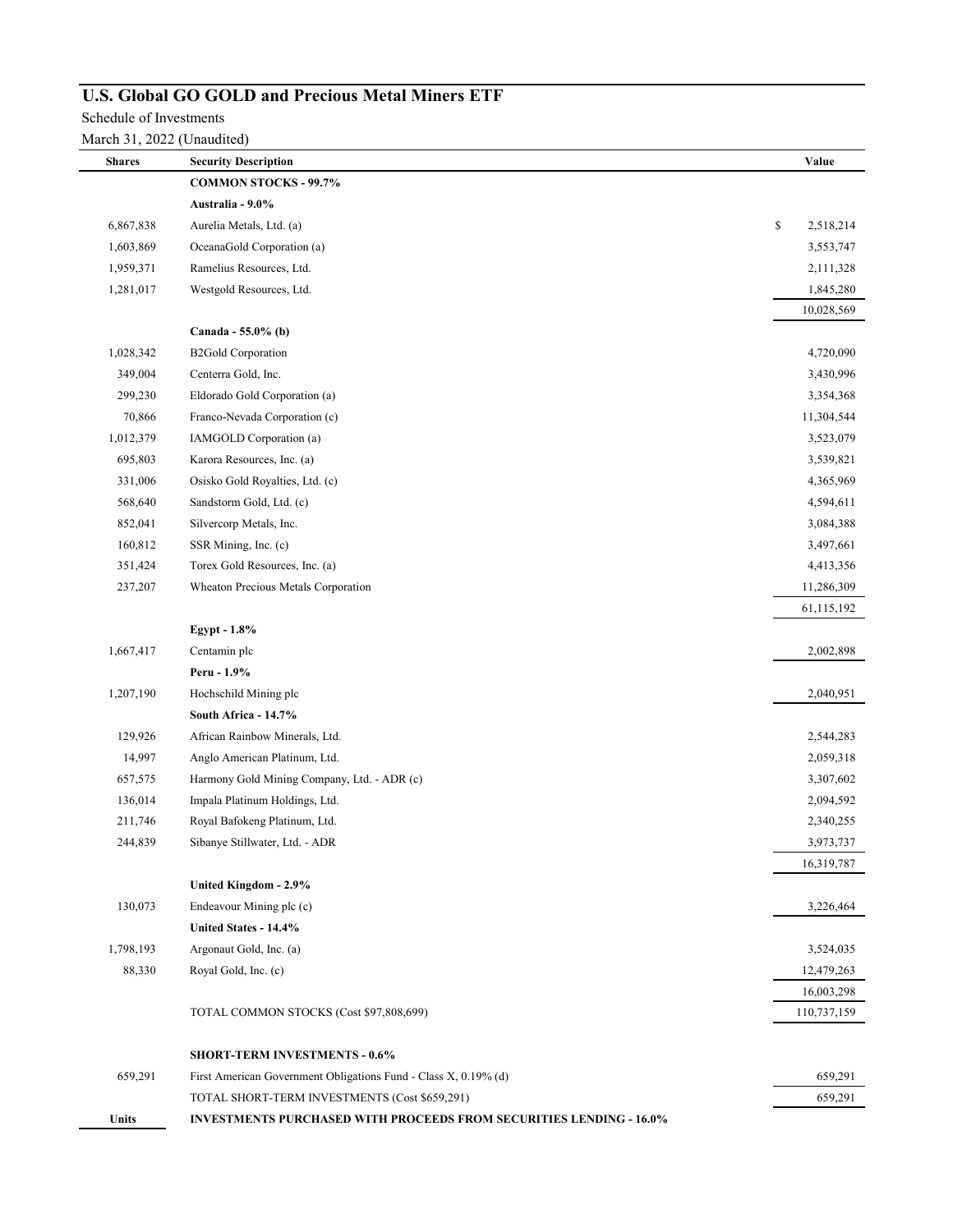| 17,811,825 | Mount Vernon Liquid Assets Portfolio, LLC, 0.39% (d)(e)                               | 17,811,825     |
|------------|---------------------------------------------------------------------------------------|----------------|
|            | TOTAL INVESTMENTS PURCHASED WITH PROCEEDS FROM SECURITIES LENDING (Cost \$17,811,825) | 17,811,825     |
|            | TOTAL INVESTMENTS - 116.3% (Cost \$116,279,815)                                       | 129, 208, 275  |
|            | Liabilities in Excess of Other Assets - (16.3)%                                       | (18, 124, 483) |
|            | <b>NET ASSETS - 100.0%</b>                                                            | 111,083,792    |
|            |                                                                                       |                |

Percentages are stated as a percent of net assets.

- ADR American Depository Receipt
	- (a) Non-income producing security.
	- (b) To the extent that the Fund invests a significant portion of its assets in the securities of companies of a single country or region, it is more likely to be impacted by events or conditions affecting the country or region.
	- (c) All or a portion of this security is out on loan as of March 31, 2022. Total Value of securities out on loan is \$17,283,440.
	- (d) Rate shown is the annualized seven-day yield as of March 31, 2022.
	- (e) Privately offered liquidity fund.